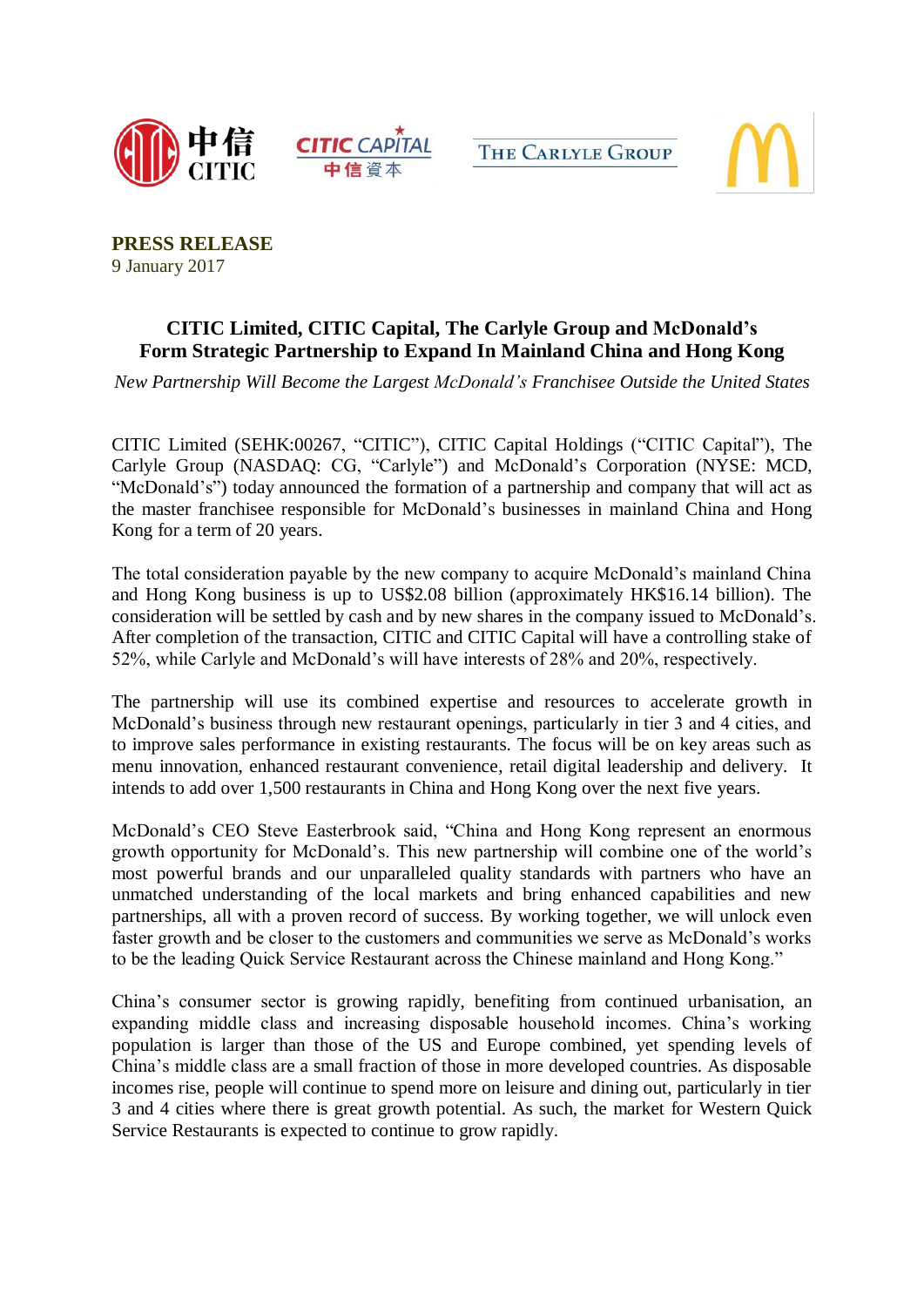For CITIC, this investment offers a chance to deepen its exposure to the consumer sector, which is poised to be the main driver of China's economy for decades to come. This transaction is another step in CITIC's efforts to better balance its financial and non-financial businesses. CITIC also sees opportunities for synergies with its existing businesses.

Mr Chang Zhenming, Chairman of CITIC Limited, commented: "We believe CITIC's unique platform and its extensive resources will enable us to help realise McDonald's full potential in China. Together with our partners, we will devote ourselves to continue upholding McDonald's extremely high standards of food quality and service. Importantly, this is also a strategic opportunity for CITIC to invest in the expanding Chinese consumer sector. McDonald's extensive network and consumer base will provide us with invaluable insights, which we will leverage to the benefit of our existing businesses."

For Carlyle**,** this investment offers the chance to partner with an iconic brand with sizeable market share and growth potential in China. Carlyle has years of strong investment and operating experience in the global consumer and retail sector, and is well positioned to drive further growth of the new company. Equity for this transaction will come from Carlyle Asia Partners IV. Carlyle has invested more than US\$7 billion of equity in approximately 90 transactions in China, as of 30 September 2016.

Mr X.D. Yang, Managing Director and Co-Head of the Asia buyout team of The Carlyle Group, will serve as Vice Chairman of the board of the new company. He said, "Carlyle and CITIC have a strong history of partnering together. Today, we are pleased to cooperate with CITIC again, alongside McDonald's, on one of our largest deals in China. This substantial investment demonstrates our confidence in the strength of the Chinese consumer."

Mr Yichen Zhang, Chairman and CEO of CITIC Capital, will serve as Chairman of the board of the new company. He said, "McDonald's core business proposition and potential in China is clear. We will work closely with the existing management team and partners, including Beijing Capital Agribusiness Group, to respond to local market expectations and continue to expand and improve the business to meet the needs of the Chinese consumer."

As part of its turnaround plan announced in May of 2015, McDonald's committed to refranchising 4,000 restaurants by the end of 2018, with the long-term goal of becoming 95% franchised. As a result of this transaction, McDonald's is refranchising more than 1,750 company-owned stores in China and Hong Kong.

As of 31 December 2016, McDonald's operates and franchises over 2,400 restaurants in mainland China and more than 240 restaurants in Hong Kong. It has built one of the strongest brand names and most robust systems in the region over the past three decades. Currently employing over 120,000 staff and serving over one billion customers annually in China, McDonald's is the second largest Quick Service Restaurant chain in China and the largest in Hong Kong.

Upon completion of the transaction, the new company will have a board of directors with representatives from CITIC, CITIC Capital, Carlyle and McDonald's. McDonald's existing management team will continue to lead the business.

The deal is contingent upon relevant regulatory approvals. The deal is expected to close in mid-2017.